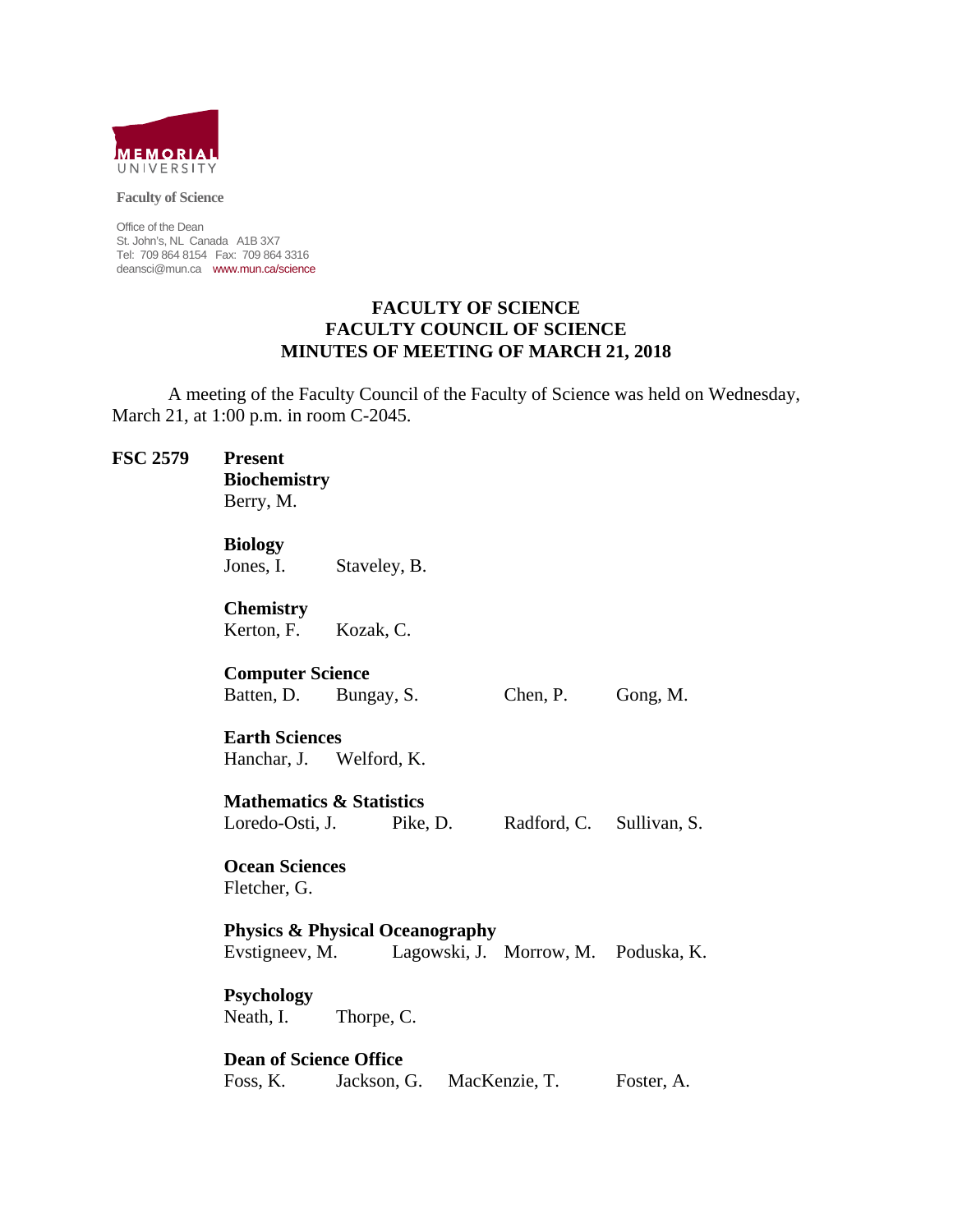**Geography**  Edinger, E.

 **Registrar's Office**  Edmunds, T.

 **Marine Institute**  Caines, S.

**FSC 2580 Regrets**  Catto, N. Mantyka, S. Todd, A. Zedel, L.

# **FSC 2581 Adoption of Minutes Moved:** Minutes of December 6, 2017, meeting be adopted (Sullivan/Evstigneev). **One Abstention. Carried.**

**Moved:** Minutes of January 17, 2018, meeting be adopted (Sullivan/Loredo-Osti). **One Abstention. Carried.** 

- **FSC 2582 Business Arising:** None
- **FSC 2583 Correspondence:** None
- **FSC 2584 Reports of Standing Committees:**

# **A. Undergraduate Studies Committee:**  Report presented by Shannon Sullivan, Chair, Undergraduate Studies **Committee**

**a)** i) **Moved:** Department of Computer Science, calendar change to existing regulations, 10.4.7 Computer Industry Internship Option (CIIO) (Sullivan/Bungay). **Carried.** 

ii) **Moved:** Department of Computer Science, calendar change, COMP 2718 (Sullivan/Bungay). **Carried.** 

iii) **Moved:** Department of Computer Science, calendar change, COMP 2002, 2003 and 3754 (Sullivan/Bungay). **Carried.** 

**iv) Moved:** Department of Computer Science, calendar change, ENGI 8814/COMP 4301 (Sullivan/Bungay). **Carried.**

#### **B. Graduate Studies Committee:**

Report presented by J.C. Loredo-Osti, Chair, Graduate Studies Committee:

**a)** Computer Science, special topics course, COMP 6919, Sensing with Mobile Devices, presented to council for information purposes only.